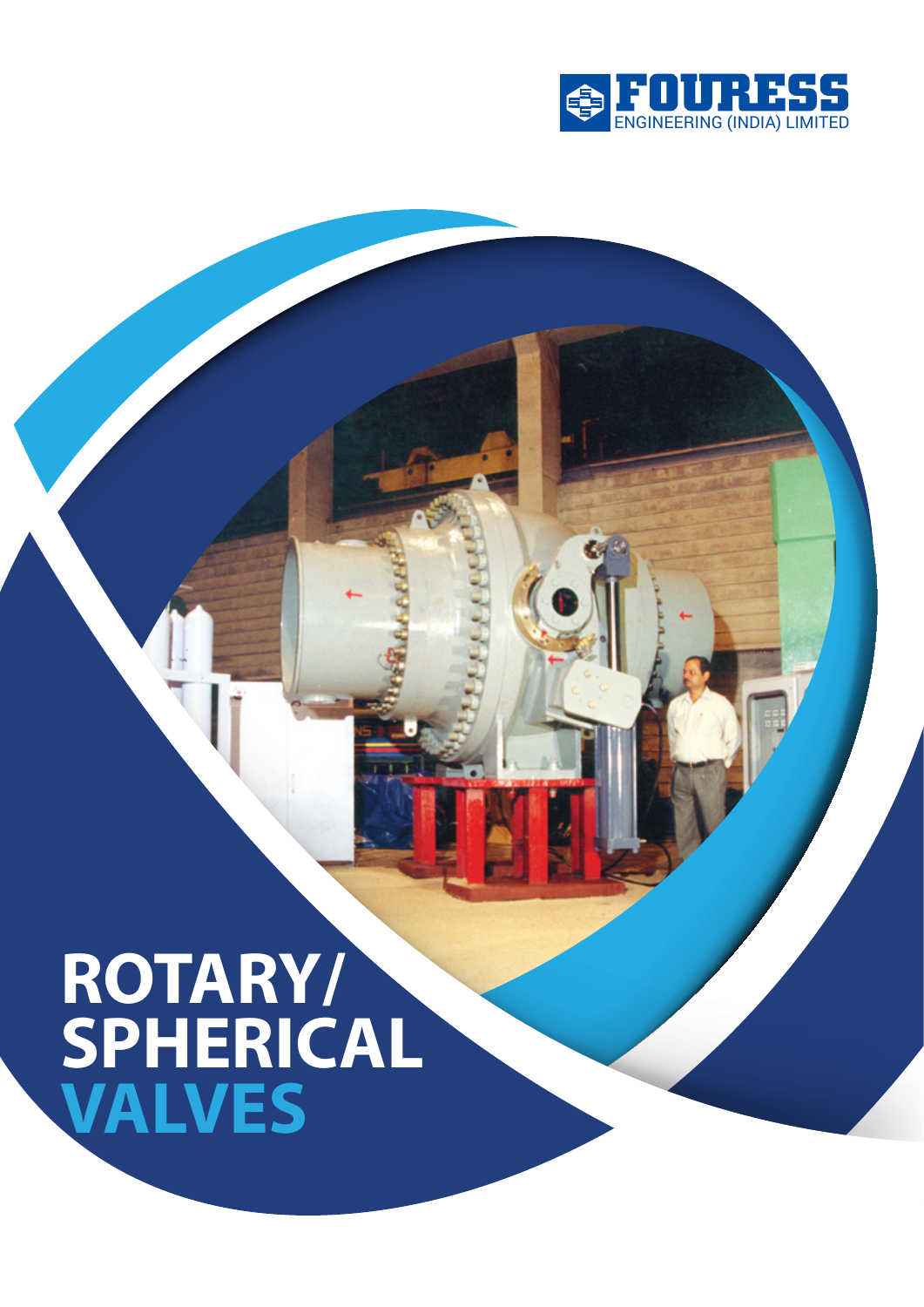# **SPHERICAL VALVES**

Fouress brings in decades of experience in design of Spherical Valves for hydro schemes the world over. Over time, Spherical Valves have undergone a lot of design changes to cope with waterheads upto 1000 mtrs or the lower heads associated with water distribution schemes.

Used at the inlet of hydro turbines, these valves perform the function of isolating water turbines and emergency closure against turbine trips. one of the prominent advantages of these valves is that they

have a clear bore when in open condition, thus offering a negligible friction head loss.

While the low-pressure rotary valves are supplied with resilient rubber seals, metalling seating surfaces are provided for higher pressures. A combination of metal and resilient seals can also be specially designed. Our manufactiong range includes sizes between 400mm to 2600mm and operating pressure upto 100kg/cm<sup>2</sup> with the operation accomplised by one or two double acting hydraulic cylinders. Depending on the working parameters, we can also offer valves with alternative drive mechanism namely Electrical and Pneumatic.

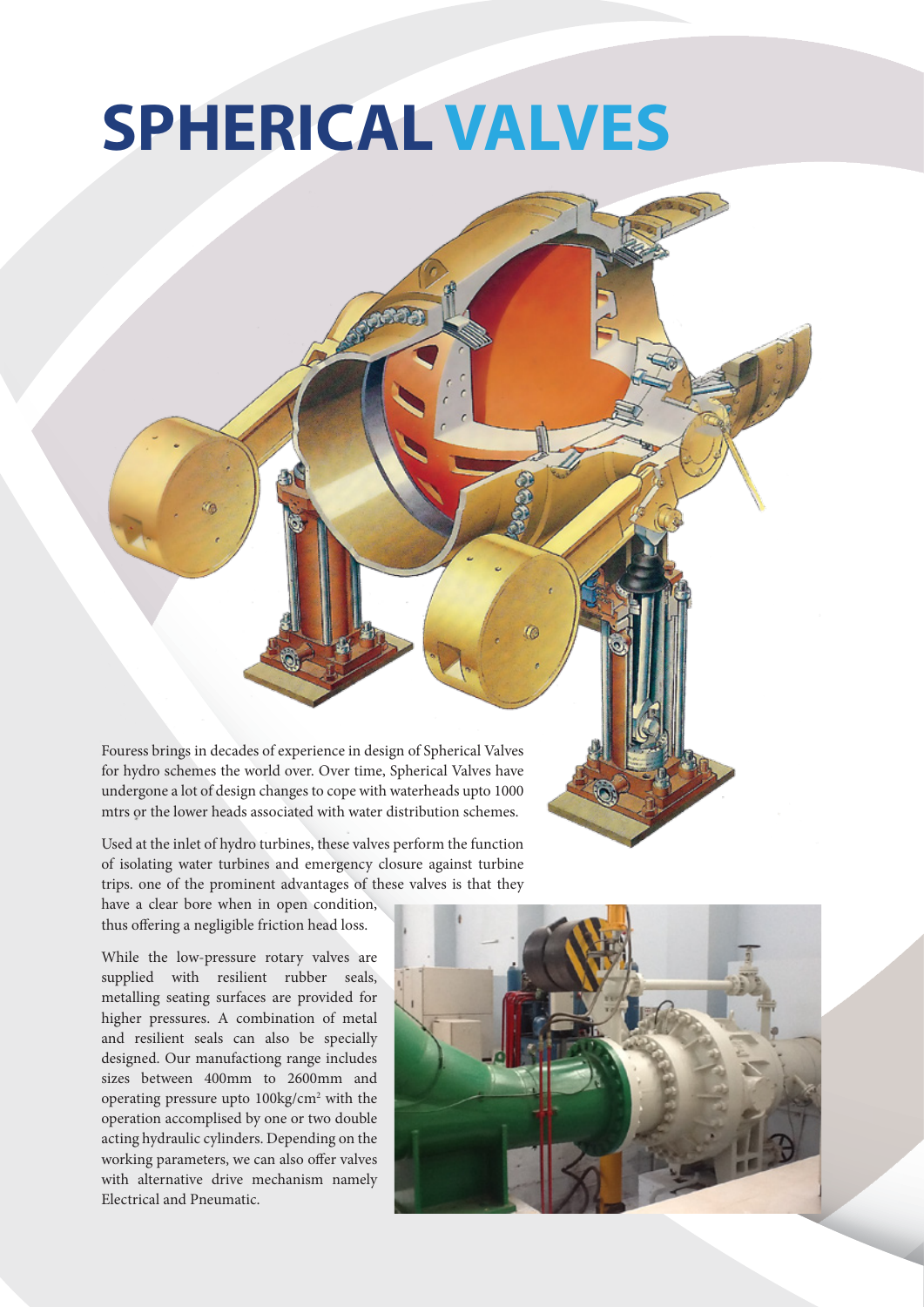## **Spherical (Rotary) Valve**



### **Design and construction features:**

The body and the rotor of the valve are normally made out of Cast Carbon Steel material confirming to ATSM A 216 Gr. WCB or fabricated using carbon steel blades as per AS5M A516CM70. The valve body is made of two halves in which the spherical rotor provides through passage (full bore) in open position. The sliding metallic seat is made up of high strength stainless steel casting. Metallic seat provided with sliding mechanism, renders totally free movement of rotor dring operation and the seat is engaged in full closure of the valve, automatically by penstock pressure through water hydraulic control system. Penstock water pressure is applied through an operating valve on receipt of appropriate signal from turbine governor whereby sliding metallic seat traves by about 10mm along the axis of the valve and engages with the seal on the rotor. Depending on the size of the valve, flow, working pressure, etc., the seals on rotor can be offered either with a nitrile rubber or with stainless steel seal ring. Also, these valves are offered with twin seal arrangement, wherein for normal operation, one set of seal and seat are provided on the down-stream side of the valve facing the turbine inlet. For emergency/maintenance requirements, another set of sliding seat and seal is provided on the upstream side. Both the seats operate on the same principle of water hydraulics and are actuated by control system when appropriate signal is given. Leak tightness and other characteristics of both the seals are identical.



*Details of the movable seat ring on the body*

Normally, these valves for turbine inlet applications are offered with hydraulic actuation through a servomotor. The actuation of this servomotor can be done by applying penstock water pressure on one side. Alternatively, the servomotor can also be actuated by the oil pressure avalable for the turbine governor system.

Turbine inlet valve is a critical emergency device in hydro power station, whose operation is integrated with amny systems and controls.Hence this valve should render faultless response to emergency signals. If you have any requirement of this high technology product, you can count on our technical backup, manufacturing excellence and design capabilities added to the long standing experience in this field.